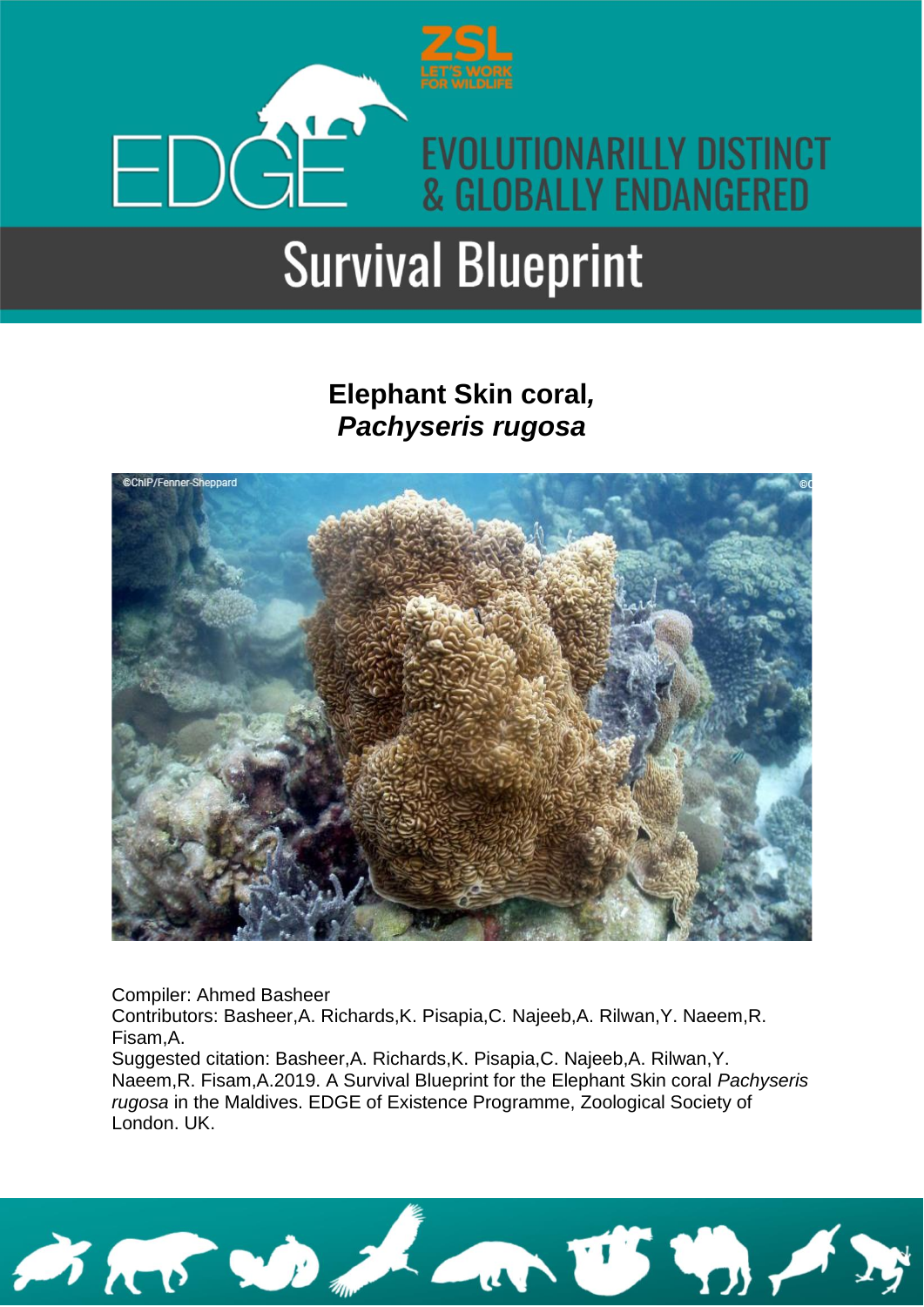



### **1. STATUS REVIEW**

### **1.1 Taxonomy:**

Animalia > Cnidaria > Anthozoa > Scleractinia > Agariciidae > Pachyseris

### **1.2 Distribution and population status:**

| <b>Region /</b>  | <b>Site</b>     | <b>Level of Protection</b>  | <b>Population size</b> | Reference(s) |
|------------------|-----------------|-----------------------------|------------------------|--------------|
| province         |                 |                             |                        |              |
| Noonu            | Maavelaavaru    | Not protected               | 2 observed colonies    | Basheer 2016 |
| Atoll            | Manadhoo        | Not protected               | 6 observed colonies    | Basheer 2016 |
|                  | Dhigurah        | Not protected               | 6 observed colonies    | Basheer 2016 |
| Raa Atoll        | Fasmendhoo      | Not protected               | 1 observed colony      | Basheer 2016 |
|                  | Meedhupparu     | Resort / Defecto MPA        | 16 observed colonies   | Basheer 2016 |
|                  | Hulhudhuffaaru  | Not protected               | 4 observed colonies    | Basheer 2016 |
| <b>Baa Atoll</b> | Sonevafushi     | Resort / Defecto MPA        | 11 observed colonies   | Basheer 2016 |
|                  | Kendhoo         | Not protected               | 5 observed colonies    | Basheer 2016 |
|                  | Olhugiri        | <b>Protected Island</b>     | 1 observed colony      | Basheer 2016 |
| Lhaviyani        | Kuredu          | Resort / Defecto MPA        | 25 observed colonies   | Basheer 2016 |
| Atoll            | Kurendhoo       | Not protected               | 27 observed colonies   | Basheer 2016 |
| Kaafu            | <b>Bandos</b>   | Resort / Defecto MPA        | 31 observed colonies   | Basheer 2017 |
| Atoll            | Emboodhoo       | Not protected               | 13 observed colonies   | Basheer 2018 |
|                  | Gulhi           | Not protected               | 15 observed colonies   | Basheer 2018 |
|                  | Guraidhoo       | Not protected               | 12 observed colonies   | Basheer 2018 |
|                  | Kurumba         | Resort / Defecto MPA        | 32 observed colonies   | Basheer 2017 |
|                  | Maniyafushi     | Not protected               | 12 observed colonies   | Basheer 2018 |
|                  | Udafushi        | Not protected               | 11 observed colonies   | Basheer 2018 |
|                  | Vabbinfaru      | Resort / Defecto MPA        | 15 observed colonies   | Basheer 2018 |
|                  | Villimale'      | Not protected               | 11 observed colonies   | Basheer 2018 |
| North Ari        | Bodufolhadhoo   | Not protected               | 36 observed colonies   | Basheer 2016 |
| Atoll            | Feridhoo        | Not protected               | 66 observed colonies   | Basheer 2016 |
|                  | Kandholhudhoo   | Resort / Defecto MPA        | 20 observed colonies   | Basheer 2016 |
|                  | <b>Maalhos</b>  | Not protected               | 6 observed colonies    | Basheer 2016 |
|                  | Maayafushi      | Resort / Defecto MPA        | 13 observed colonies   | Basheer 2016 |
|                  | Madivaru        | Not protected               | 34 observed colonies   | Basheer 2016 |
|                  | Meerufenfushi / | Not protected               | 20 observed colonies   | Basheer 2016 |
|                  | Alikoirah       |                             |                        |              |
|                  | Velidhoo        | <b>Resort / Defecto MPA</b> | 15 observed colonies   | Basheer 2016 |
|                  | Vihamaafaru     | Not protected               | 30 observed colonies   | Basheer 2016 |
|                  | Rasdhoo         | Not protected               | 17 observed colonies   | Basheer 2016 |
|                  | Madoogali       | Resort / Defecto MPA        | 8 observed colonies    | Basheer 2016 |
|                  | Gaathafushi     | Not protected               | 10 observed colonies   | Basheer 2016 |

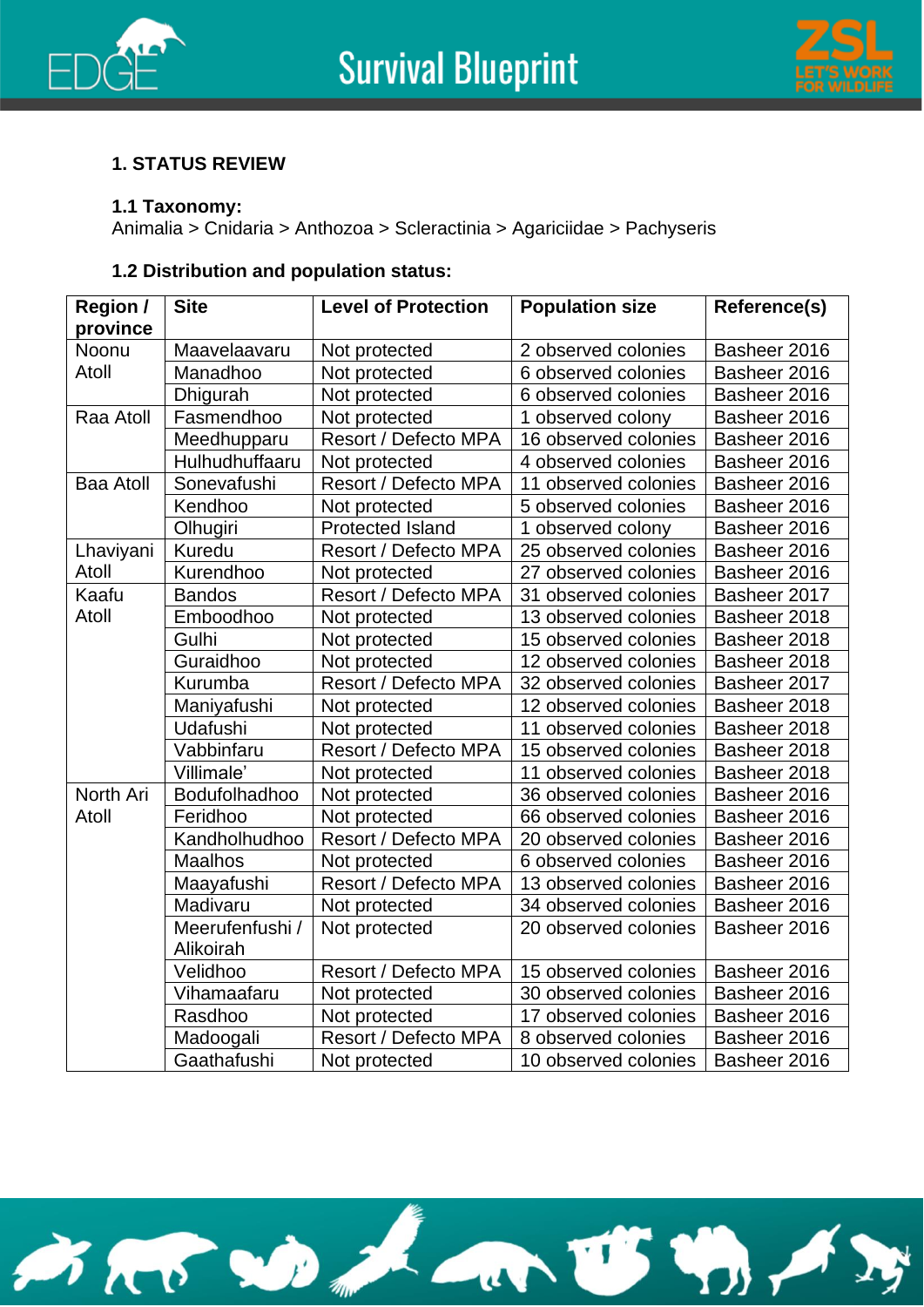



### **1.3 Protection status:**

*Pachyseris rugosa* is listed on the IUCN Red List of threatened species as Vulnerable under criteria A4cd. It is also listed on Appendix II of CITES. In Maldives under the Environmental Protection and Preservation Act removal and destruction of corals for any purpose is prohibited. Under the fisheries act all coral species are prohibited to be exported.

### **1.4 Ecology, behaviour and habitat requirements:**

The colonies are mostly common on reef slopes between 5m to 20m depth and found on reefs which are exposed to strong wave actions.

*Pachyseris rugosa* is a reef building stony coral. Its colonies can be either encrusting or massive. The columellae are wall-like lobes. Corrallites are in long rows parallel to the outer coral margin with distinctive walls between the rows (Veron and Pichon,1979). Colour of the colonies varies from deep bluish-grey to brown. This species showed a high frequency of occurrence in reefs surveyed within North

Ari and Male' atolls in Maldives, with densities averaging 1.5 colonies/ $m^2$ , ranging from two colonies up to 63 colonies per 20x1 m transect.

### **1.5 Threat analysis:**

Around a third of all hermatypic corals are now believed to be threatened. *Pachyseris Rugosa* is widely spread and highly susceptible to catastrophic events such as bleaching, as well as local threats derived from human activities. In 2016, almost 75% of Maldivian coral reefs were bleached (Ibrahim et al 2016). Since this species is highly susceptible to bleaching and prone to diseases, their population are expected to decline along the whole coral reefs which ( Carpenter et al*.* 2008, Wilkinson, 2004).

Maldives is undergoing a rapid development and its coral reefs are at a high risk due to land reclamation. The health and resilience of reefs have been compromised due to the reclamation process leading to high sediment flow. Some reefs and areas with abundant coral life have been lost. However, reefs at semi-managed (resort house reefs) areas can be a future hope spots for the species survival and management.

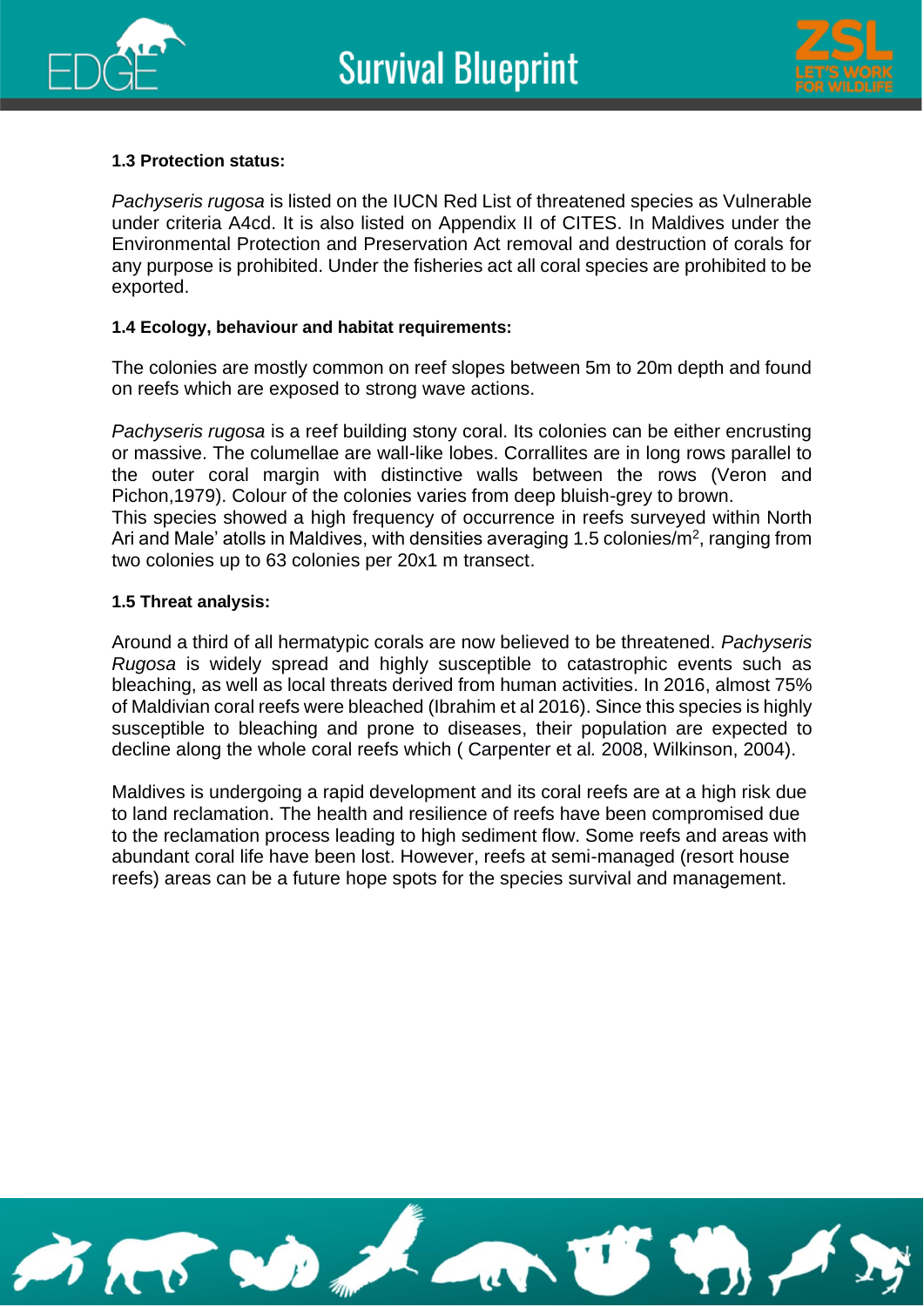



### **1.6 Stakeholder analysis:**

BRB DA

| <b>Stakeholder</b>   | Stakeholder's   | <b>Current</b>   | Impact          | Intensity of    | <b>Proposed</b> |
|----------------------|-----------------|------------------|-----------------|-----------------|-----------------|
|                      | interest in the | activities       | (positive,      | impact          | activities      |
|                      | species'        |                  | negative        | (low, medium,   |                 |
|                      | conservation    |                  | or both)        | high, critical) |                 |
| Marine               | Government      | Researchers      | Positive        | Critical        | Lobby and       |
| Research             |                 |                  |                 |                 | Collaborate     |
| Centre               |                 |                  |                 |                 |                 |
| Environmental        | Government      | Law              | Positive        | High            | Lobby and       |
| Protection           |                 | enforcement      |                 |                 | Collaborate     |
| Agency               |                 |                  |                 |                 |                 |
| Ministry of          | Government      | Law              | Positive        | Critical        | Lobby and       |
| Environment          |                 | enforcement,     |                 |                 | Collaborate     |
|                      |                 | conservation,    |                 |                 |                 |
|                      |                 | practitioners    |                 |                 |                 |
| Ministry of          | Government      | Law              | Positive        | Medium          | Lobby and       |
| Fisheries,           |                 | enforcement,     | and             |                 | Collaborate     |
| marine               |                 | conservation,    | Negative        |                 |                 |
| resources and        |                 | practitioners    |                 |                 |                 |
| Agriculture          |                 |                  |                 |                 |                 |
| Save the Beach       | Conservation    | Conservation     | Positive        | High            | Collaborate     |
| <b>Maldives</b>      |                 |                  |                 |                 |                 |
| Parley               | Conservation    | Conservation     | Positive        | High            | Collaborate     |
| Gemana               | Conservation    | Conservation     | Positive        | High            | Collaborate     |
| <b>UNDP Maldives</b> | Development     | Funder           | Positive        | High            | Submit          |
|                      |                 |                  |                 |                 | Proposal        |
| <b>Maldives</b>      | Research        | Research and     | Positive        | High            | Collaborate     |
| National             |                 | <b>Extension</b> |                 |                 |                 |
| <b>University</b>    |                 |                  |                 |                 |                 |
| Ministry of          | Government      | Law              | Positive        | Medium          | Lobby and       |
| <b>Tourism</b>       |                 | enforcement,     | and             |                 | Collaborate     |
|                      |                 | practitioners    | Negative        |                 |                 |
| Fisherman's          | Commercial /    | Commercial       | Positive        | Medium          | Collaborate     |
| Association of       | Conservation    | and              | and             |                 |                 |
| <b>Maldives</b>      |                 | Conservation     | Negative        |                 |                 |
| Ministry of          | Government      | Law              | <b>Positive</b> | High            | Collaborate     |
| Education            |                 | enforcement,     |                 |                 |                 |
|                      |                 | practitioners    |                 |                 |                 |
| National             | Government      | Research and     | Positive        | Medium          | Collaborate     |
| Institute of         |                 | <b>Extension</b> |                 |                 |                 |
| Education            |                 |                  |                 |                 |                 |
| <b>IUCN Maldives</b> | Conservation    | Research and     | Positive        | Medium          | Collaborate     |
|                      |                 | Conservation     |                 |                 |                 |
| <b>Maldives</b>      | Conservation    | Research and     | Positive        | Medium          | Collaborate     |
| Whaleshark           |                 | Conservation     |                 |                 |                 |
| Research             |                 |                  |                 |                 |                 |
| Programme            |                 |                  |                 |                 |                 |

 $\overline{u}$ 

US VA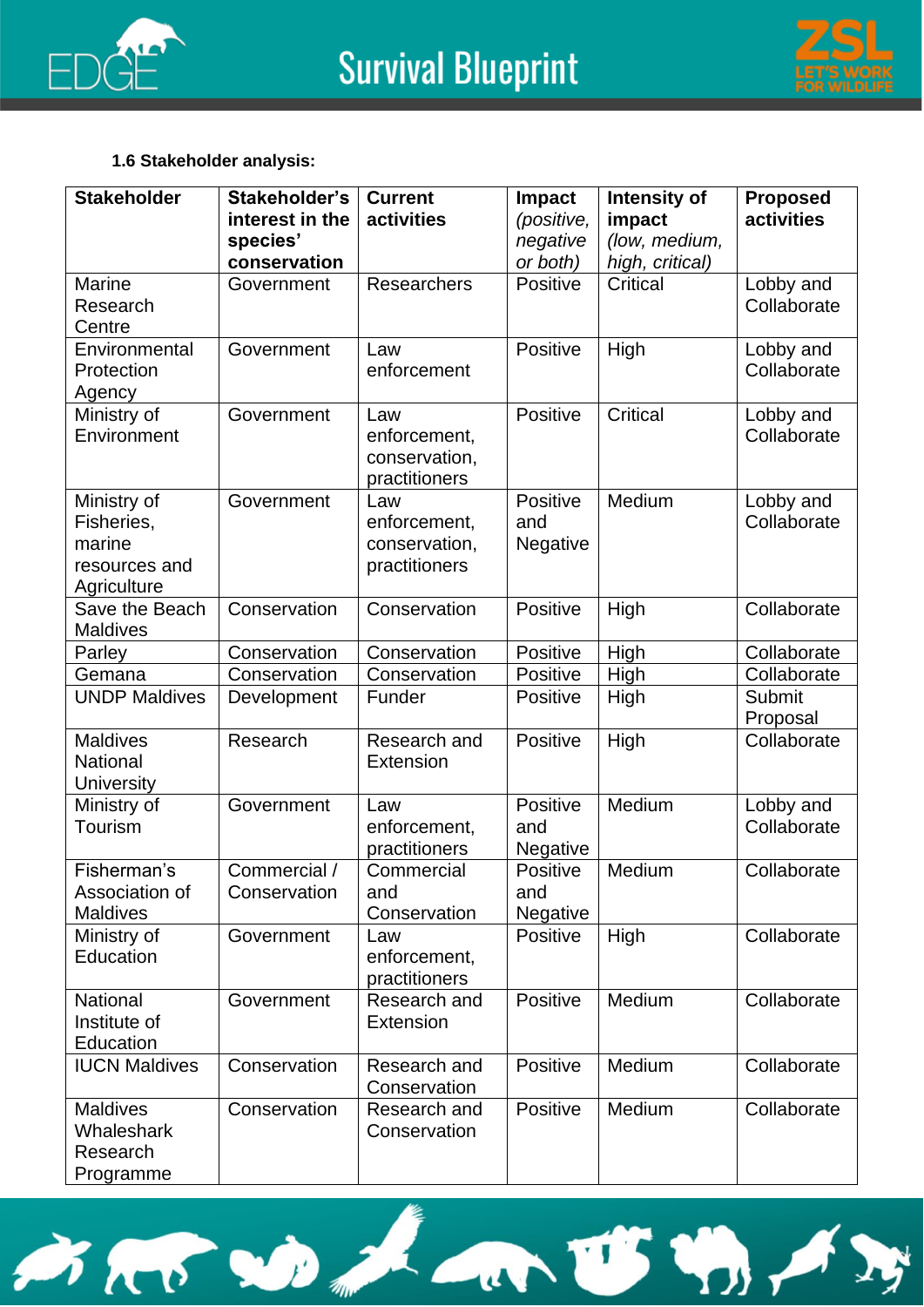



| <b>Manta Trust</b>     | Conservation | Research and         | Positive        | Medium | Collaborate  |
|------------------------|--------------|----------------------|-----------------|--------|--------------|
| <b>Maldives</b>        |              | Conservation         |                 |        |              |
| <b>Maldives Coral</b>  | Conservation | Research and         | <b>Positive</b> | Medium | Collaborate  |
| <b>Reef Society</b>    |              | Conservation         |                 |        |              |
| <b>Blue Marine</b>     | Conservation | Research and         | <b>Positive</b> | Medium | Collaborate  |
| Foundation             |              | Conservation         |                 |        |              |
| <b>CDE Consulting</b>  | Commercial   | <b>Practitioners</b> | Positive        | Medium | Collaborate  |
|                        |              | and Research         |                 |        |              |
| <b>Water Solutions</b> | Commercial   | <b>Practitioners</b> | Positive        | Medium | Collaborate  |
|                        |              | and Research         |                 |        |              |
| LaMER                  | Commercial   | <b>Practitioners</b> | Positive        | Medium | Collaborate  |
|                        |              | and Research         |                 |        |              |
| <b>Divers</b>          | Commercial   | Commercial           | <b>Positive</b> | Medium | Collaborate  |
| Association of         | and          | and                  |                 |        |              |
| <b>Maldives</b>        | Conservation | Conservation         |                 |        |              |
| Liveaboard             | Commercial   | Commercial           | Positive        | Medium | Collaborate  |
| Association            |              | and                  |                 |        |              |
|                        |              | Conservation         |                 |        |              |
| <b>ZSL</b>             | Conservation | Research,            | Positive        | Medium | Collaborate, |
|                        |              | Conservation,        |                 |        | Submit       |
|                        |              | <b>Practitioners</b> |                 |        | proposal     |
| <b>UNEP</b>            | Conservation | Research,            | Positive        | Medium | Collaborate, |
|                        |              | Conservation,        |                 |        | Submit       |
|                        |              | <b>Practitioners</b> |                 |        | proposal     |
| <b>Reef World</b>      | Conservation | Research,            | Positive        | Medium | Collaborate  |
|                        |              | Conservation,        |                 |        |              |
|                        |              | <b>Practitioners</b> |                 |        |              |

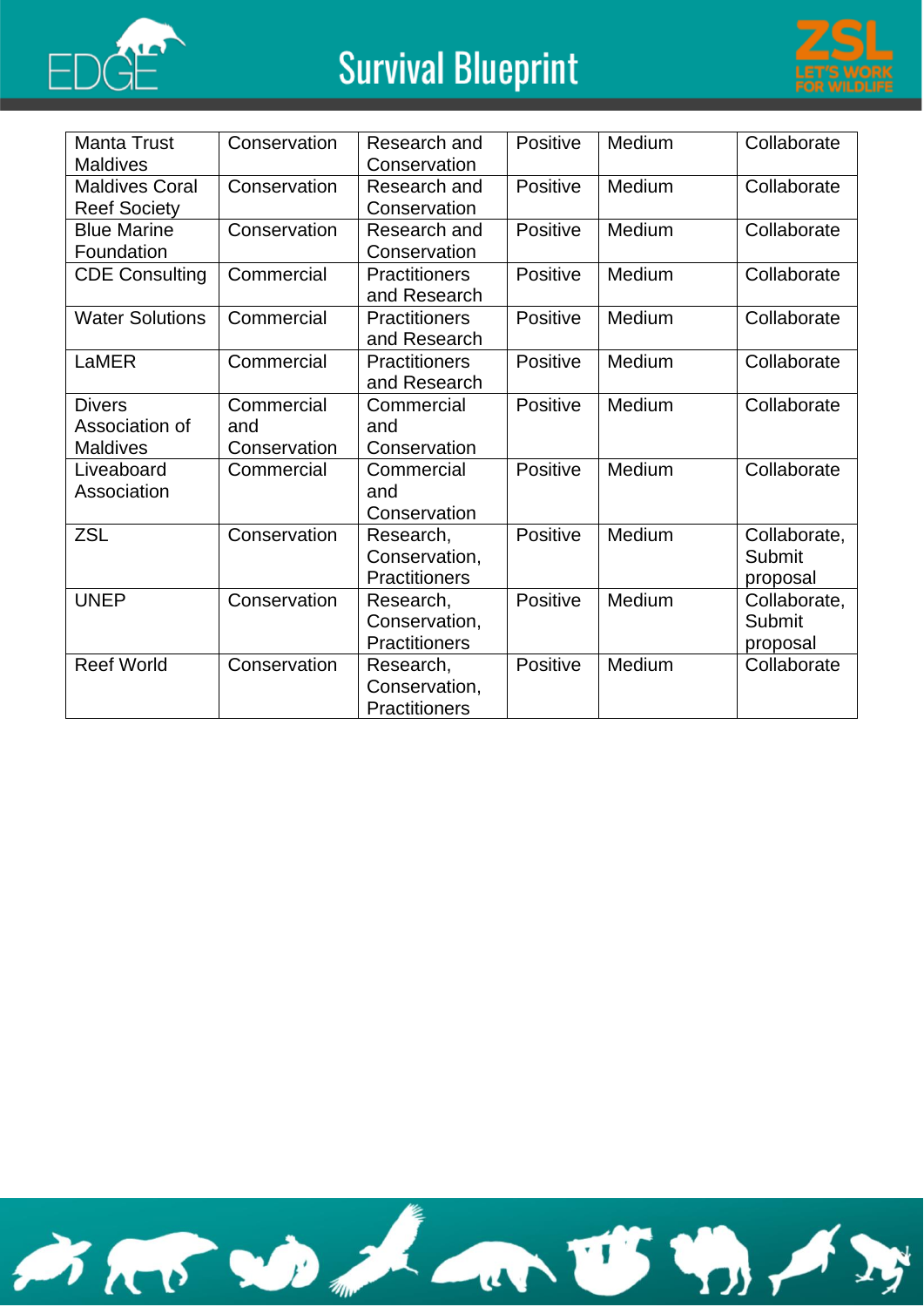





#### **1.7 Context and background information that will affect the success of any conservation action for this species:**

|                              | <b>Description</b>                          | <b>Barriers to conservation</b>    | <b>Opportunities for conservation</b> |
|------------------------------|---------------------------------------------|------------------------------------|---------------------------------------|
| Socio-cultural effects       | Most of the fishing methods practised       | There are not much of direct       | Fisherman's Association of            |
| and cultural attitudes       | in the Maldives are environmentally         | impacts given the gear types       | Maldives (NGO) is actively            |
|                              | safe compared to other global areas         | used in the fisheries of the       | involved in educating the             |
|                              | within the species range. Netting,          | country. However, there is some    | fishermen. Best practices such as     |
|                              | dynamite and trawling are banned in         | minimal damage to the reefs        | Green Fins methods for                |
|                              | the Maldives. Although netting in           | when lifting nets during the bait  | snorkelling can be taught to          |
|                              | general is banned, it is allowed for        | overhauling. In addition to this,  | fishers.                              |
|                              | bait fishing. A lift net is used to collect | fishers' step on the corals when   |                                       |
|                              | baits. At times there have been             | they snorkel causing further       |                                       |
|                              | incidents where these nets are being        | damage.                            |                                       |
|                              | entangled or while lifting the net,         |                                    |                                       |
|                              | corals get damaged by entangling.           |                                    |                                       |
| <b>Economic implications</b> | Coral reef species and habitat are in       | Sedimentation and siltation        | Environmentally safeguard             |
|                              | general affected by the coastal             | smother the reefs contributing to  | designs for projects needs to be      |
|                              | development that is ongoing in the          | the decline of reefs. Dredging and | adopted and made mandatory for        |
|                              | country. Development of harbours,           | reclamation has been carried out   | the developers in order to avoid      |
|                              | resorts, jetties has led to reclaim         | in some of the environmentally     | further environmental degradation     |
|                              | some reefs while others have been           | sensitive areas losing the         | and loss of biodiversity              |
|                              | impacted due to siltation from              | biodiversity regardless of the     |                                       |
|                              | dredging                                    | conservation efforts and           |                                       |
|                              |                                             | conservationists lobbying efforts  |                                       |
|                              |                                             | to stop it.                        |                                       |

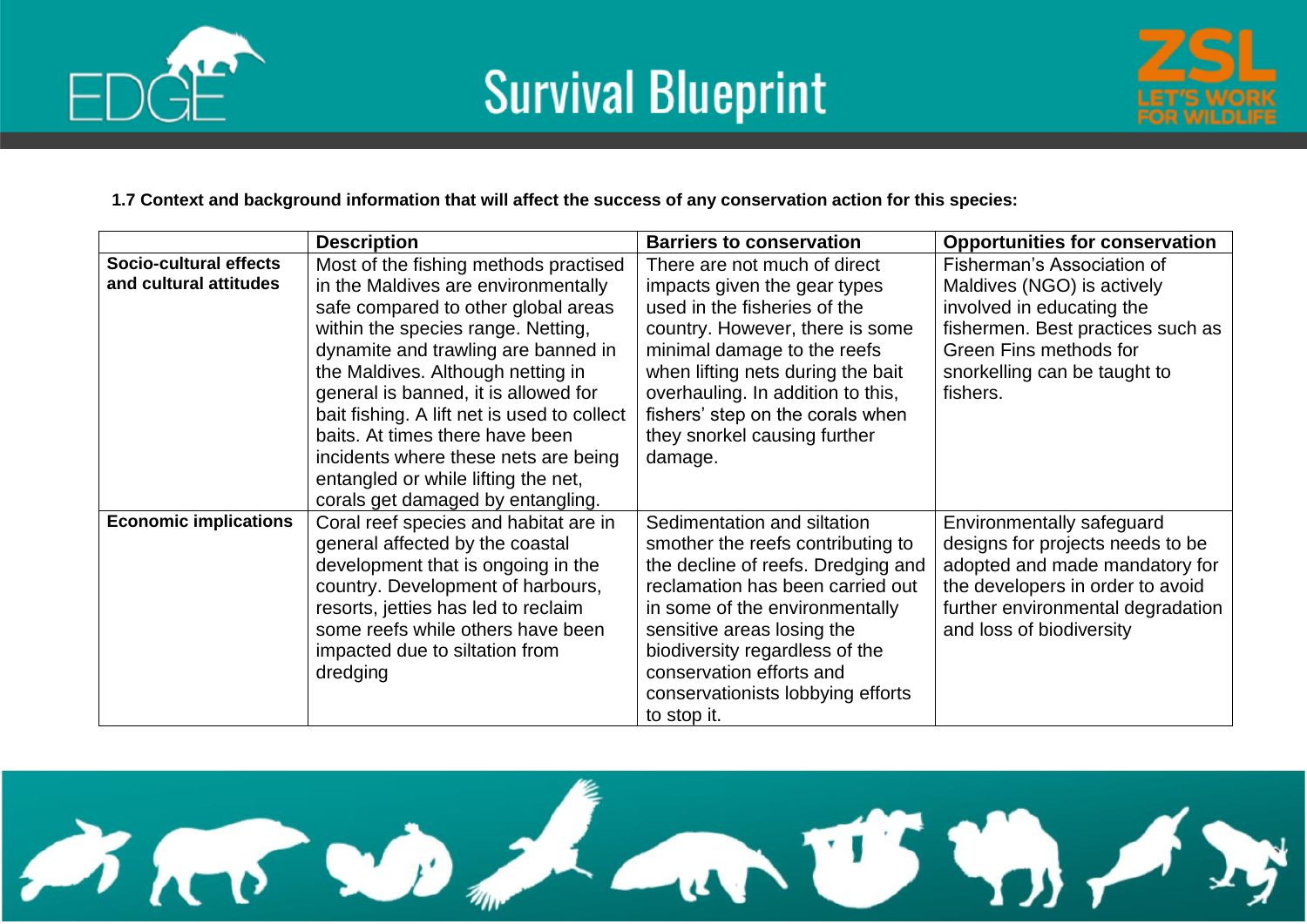



| <b>Existing conservation</b> | <b>Environmental Protection and</b>      | Most of the actions have been     | The environmental law needs to         |
|------------------------------|------------------------------------------|-----------------------------------|----------------------------------------|
| measures                     | Preservation Act is the law under        | started but follow up actions are | be reviewed. Regulations should        |
|                              | which protected areas are declared.      | yet to be implemented. For        | be revised. Instead of one             |
|                              | Under this law, EIA has been             | instance, protected areas have    | general environmental law,             |
|                              | declared as mandatory process prior      | been declared but few are         | several laws need to be made.          |
|                              | to the inception of any project in order | managed properly and most of      | The local councils have shown          |
|                              | to account the impact towards the        | them ended up as "paper parks".   | some interests of managing the         |
|                              | site. Under this law several other       | There is little to no enforcement | critical habitats within their atolls, |
|                              | regulations have been made such as       | and implementation of these       | which indicates the enthusiasm         |
|                              | waste regulation, dewatering             | environmental laws.               | among the local community.             |
|                              | regulation, clearing coastal vegetation  |                                   | Given the legal power and              |
|                              | and palm forests. Maldives have          |                                   | financial providence, local            |
|                              | banned fishing, anchoring in all the     |                                   | governments should be attained         |
|                              | 42 marine protected areas.               |                                   | to implement and monitor the           |
|                              | Furthermore, resort house reefs are      |                                   | environmental laws and                 |
|                              | de-facto protected areas where           |                                   | regulation                             |
|                              | fishing and anchoring is banned.         |                                   |                                        |
|                              | Under the fisheries law, ecologically    |                                   |                                        |
|                              | significant species such as turtles,     |                                   |                                        |
|                              | whale sharks, sharks, corals (all        |                                   |                                        |
|                              | species), napoleon wrasse, sea birds,    |                                   |                                        |
|                              | dolphins are protected, and the          |                                   |                                        |
|                              | fishing and export trade of these        |                                   |                                        |
|                              | species are considered as a legal        |                                   |                                        |
|                              | offense                                  |                                   |                                        |

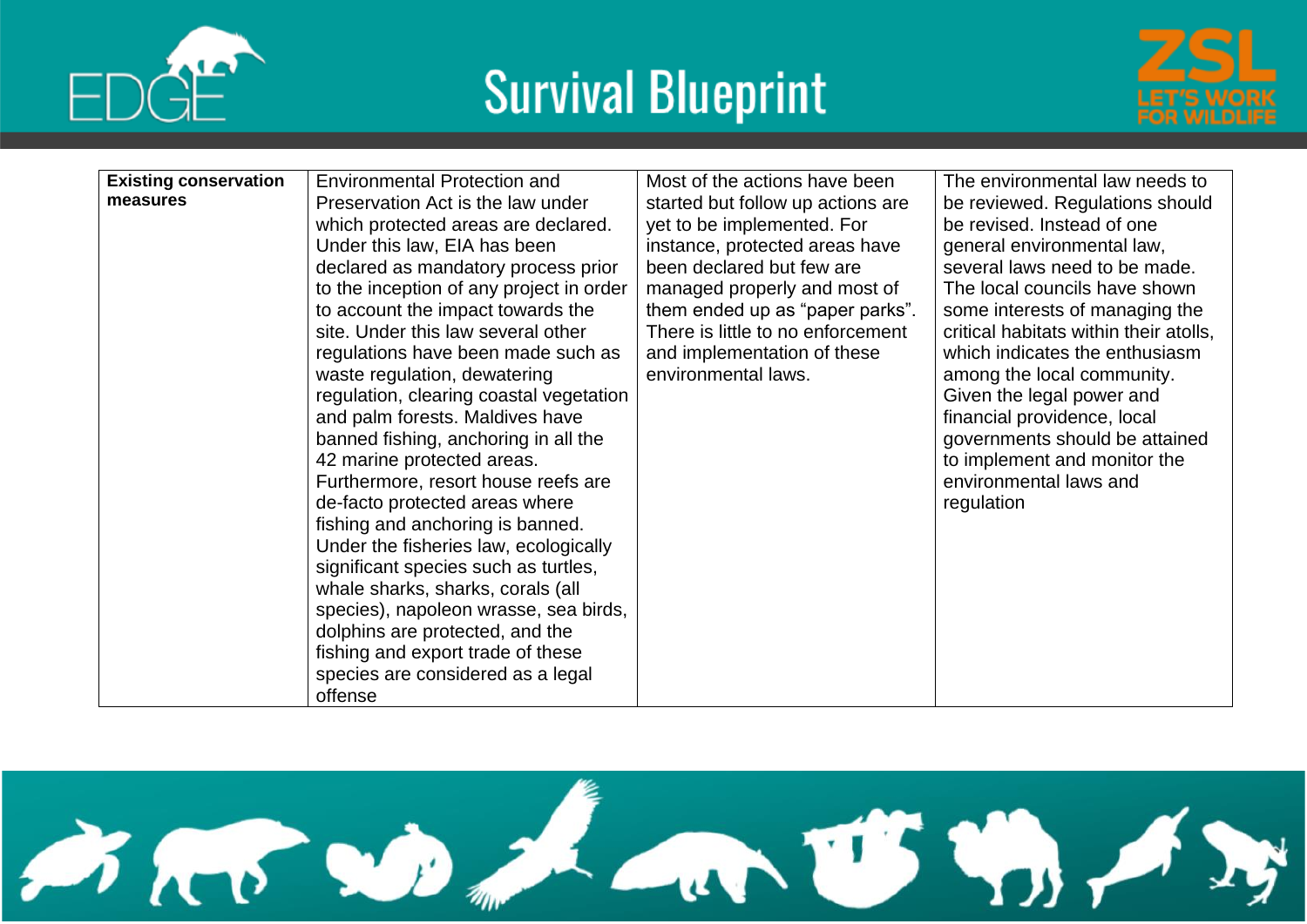





| Administrative/political   | The new administration shows a         | Promising early actions for        | With the current movement of       |
|----------------------------|----------------------------------------|------------------------------------|------------------------------------|
| set-up                     | balance notion towards environment     | conservations. Regulations and     | declaring new protected areas      |
|                            | and economic development. The          | strategies need to be put in place | and the government's vision in     |
|                            | existing government prioritise         | while the interest in environment  | protection and preservation of     |
|                            | environmental protection however,      | is stale                           | natural habitats, specific         |
|                            | economic stability is also given equal |                                    | regulations should be proposed     |
|                            | if not more priority. More protected   |                                    | for coral reef conservation and    |
|                            | areas are being declared and           |                                    | management. The interested         |
|                            | management plans for these are         |                                    | units within the government        |
|                            | planned but at the same time lagoons   |                                    | should lobby in making the         |
|                            | and reefs are being declared to        |                                    | development plans pertinent to     |
|                            | reclaim land in order to pave way for  |                                    | attaining the conservation of      |
|                            | development of infrastructure          |                                    | species                            |
| <b>Local expertise and</b> | There is a big dive community among    | New impacts from increased         | The dive enthusiasts and           |
| interest                   | the Maldives tourism industry. Among   | diving activities might become an  | photographers (underwater) can     |
|                            | this dive community, most are very     | immediate threat to coral reefs    | be utilised in running campaigns   |
|                            | well informed on the habitats and      | and corals.                        | to make the status of EDGE coral   |
|                            | species of the marine environment      |                                    | species and its significance. They |
|                            | and some are actively involved in      |                                    | can also be used for simple data   |
|                            | environmental campaigns.               |                                    | collection which can be used as    |
|                            | Underwater photography is also         |                                    | "self-esteem boosting campaign     |
|                            | growing within the dive community      |                                    | for underwater enthusiasts"        |
|                            | hence the interests shown to marine    |                                    |                                    |
|                            | species is increasing                  |                                    |                                    |
| <b>Resources</b>           | There is a national institute for the  | None                               | There are few marine scientists in |
|                            | coral reef research and the            |                                    | the Maldives. More people need     |

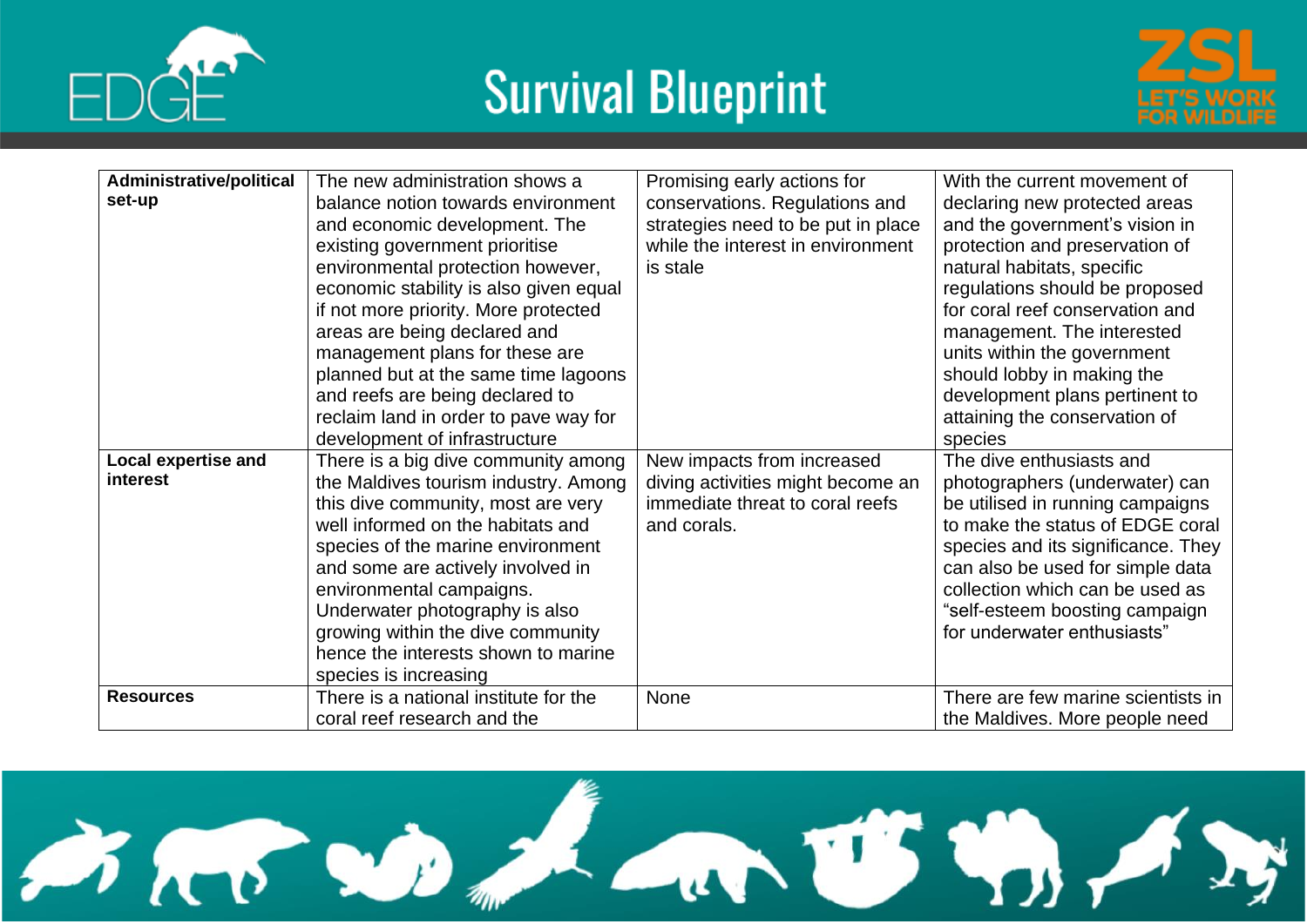





| <b>Environmental Protection Agency</b><br>(EPA) which works closely in coral<br>reef compliances. Few but emerging<br>NGO's are working to raise<br>awareness towards coral reef<br>management. International NGO's<br>and institutes such as IUCN, UNEP,<br><b>UNDP, Blue Marine Foundation have</b><br>projects which focuses in resilience<br>reef projects. Some resorts pay a<br>keen interest in coral reef<br>conservation by periodic monitoring | to be engaged and trained in this<br>field. There are young<br>enthusiasts on coral reef<br>conservation. |
|----------------------------------------------------------------------------------------------------------------------------------------------------------------------------------------------------------------------------------------------------------------------------------------------------------------------------------------------------------------------------------------------------------------------------------------------------------|-----------------------------------------------------------------------------------------------------------|
| and coral reef restoration. Maldives                                                                                                                                                                                                                                                                                                                                                                                                                     |                                                                                                           |
| due to its vulnerability towards<br>climate change is eligible towards<br>most of the grants which focuses on                                                                                                                                                                                                                                                                                                                                            |                                                                                                           |
| coral reef management and climate<br>change adaptation.                                                                                                                                                                                                                                                                                                                                                                                                  |                                                                                                           |

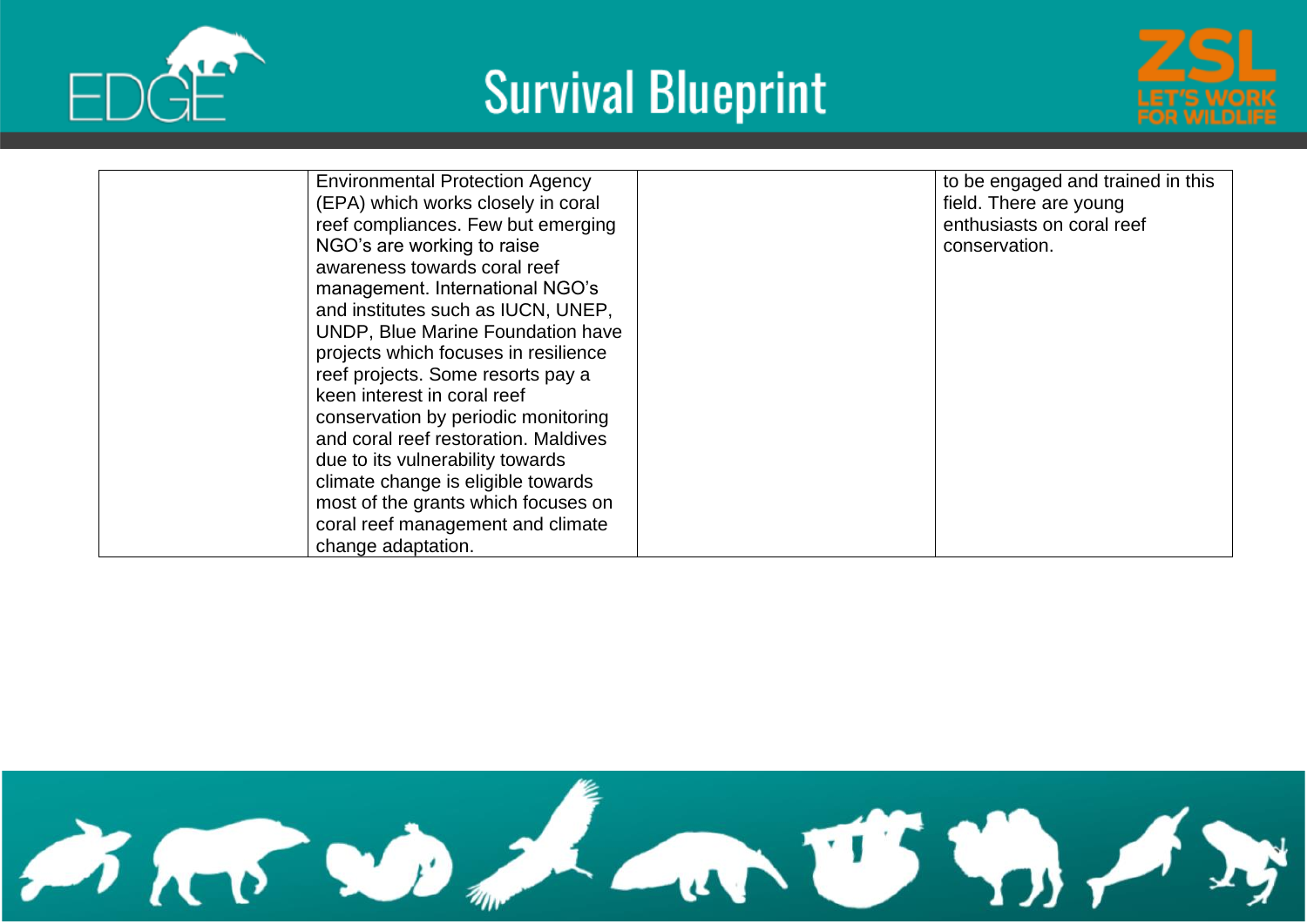





### **2. ACTION PROGRAMME**

| Vision (30-50 years)                                                                                                        |                   |  |  |  |  |  |  |
|-----------------------------------------------------------------------------------------------------------------------------|-------------------|--|--|--|--|--|--|
| Elephantskin Coral Pachyseris rugosa is economically and ecologically valued and protected across the Maldives              |                   |  |  |  |  |  |  |
| Goal(s) (5-10 years)                                                                                                        |                   |  |  |  |  |  |  |
| Areas with significant population of Pachyseris rugosa are protected through well managed through well managed conservation |                   |  |  |  |  |  |  |
| measures                                                                                                                    |                   |  |  |  |  |  |  |
| <b>Objectives</b>                                                                                                           |                   |  |  |  |  |  |  |
|                                                                                                                             | (low, medium,     |  |  |  |  |  |  |
|                                                                                                                             | high or critical) |  |  |  |  |  |  |
| Strengthen enforcement and legal framework relevant to environmental conservation                                           | Critical          |  |  |  |  |  |  |
| Increase the capacity of stakeholders to monitor and manage coral reefs                                                     | Critical          |  |  |  |  |  |  |
| Improve and maintain access to coral reef science for policy development and decision making<br>High                        |                   |  |  |  |  |  |  |
| Increase awareness about coral reef science and conservation                                                                | Critical          |  |  |  |  |  |  |

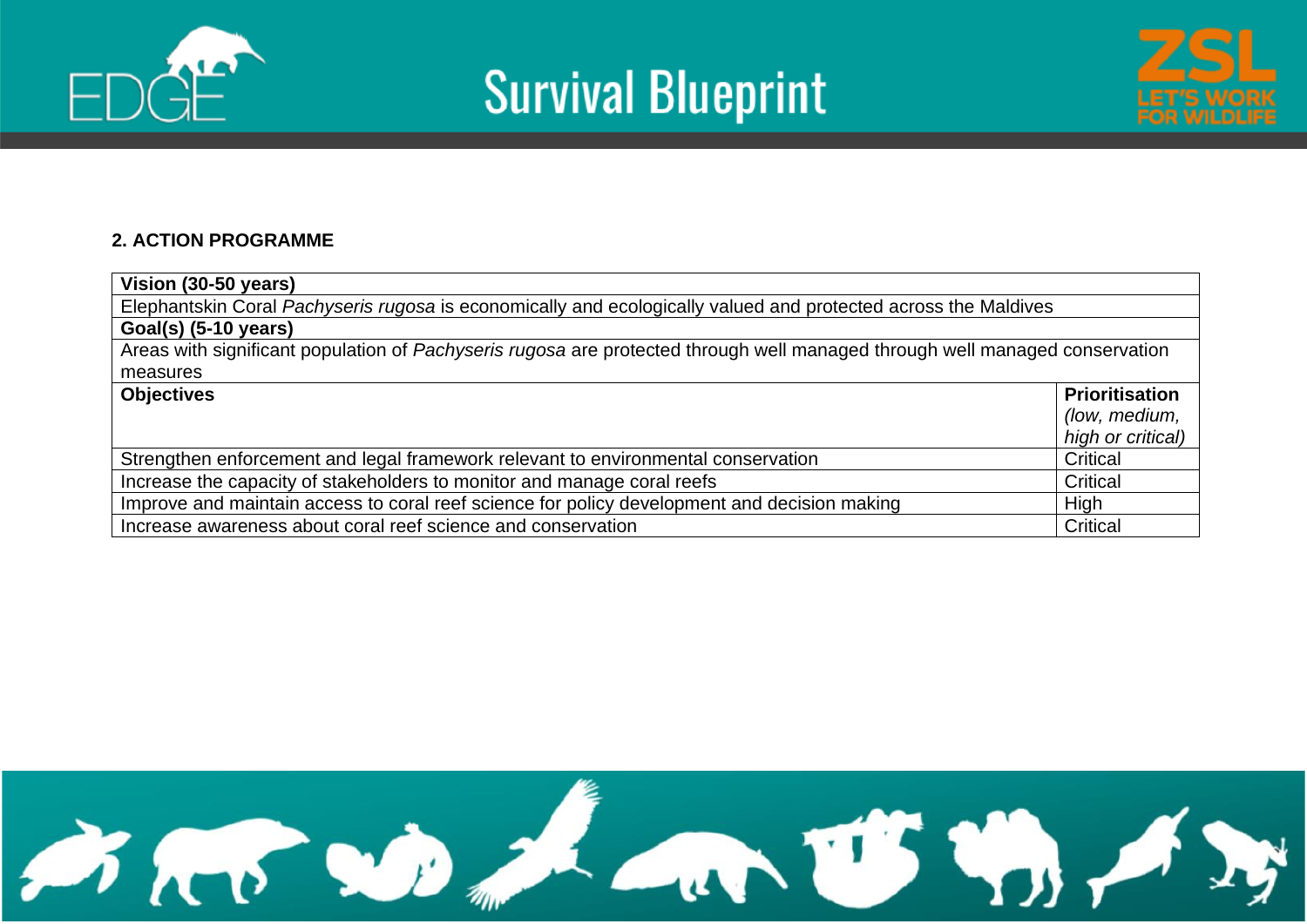





| <b>Activities</b>                                                                              | <b>Country</b><br>/ region | <b>Priority</b><br>(low,<br>medium.<br>high or<br>critical) | <b>Associated</b><br>costs<br>(currency) | <b>Time scale</b> | <b>Responsible</b><br><b>stakeholders</b>                                                                                                                                                              | <b>Indicators</b>                                                     | <b>Risks</b>                                                                                                                                                                                                                                                                                                                                                                          | <b>Activity type</b> |
|------------------------------------------------------------------------------------------------|----------------------------|-------------------------------------------------------------|------------------------------------------|-------------------|--------------------------------------------------------------------------------------------------------------------------------------------------------------------------------------------------------|-----------------------------------------------------------------------|---------------------------------------------------------------------------------------------------------------------------------------------------------------------------------------------------------------------------------------------------------------------------------------------------------------------------------------------------------------------------------------|----------------------|
| Objective 1: Strengthen enforcement and legal framework relevant to environmental conservation |                            |                                                             |                                          |                   |                                                                                                                                                                                                        |                                                                       |                                                                                                                                                                                                                                                                                                                                                                                       |                      |
| Review existing<br>environmental laws and<br>regulations to identify<br>the loop holes         | Maldives                   | Critical                                                    | 30,000<br><b>USD</b>                     | 6 months          | <b>Attorney General</b><br>Office, Ministry of<br><b>Environment, Ministry</b><br>of Fisheries Marine<br>Resources and<br>Agriculture,<br>Environmental<br><b>Protection Agency</b><br><b>Maldives</b> | Review paper<br><b>on</b><br>environmental<br>laws and<br>regulations | The existing<br>environmental<br>regulations are made<br>under one single<br>umbrella law which<br>does not address the<br>specific environmental<br>components such as<br>conservation at its best<br>interest. In addition,<br>loop holes such as<br>conflict of areas for<br>usage in tourism and<br>fisheries law enables<br>environmental<br>misconducts being<br>judged lightly | Law and<br>Policy    |
| Develop law and<br>regulation to give more<br>legal recognition to<br>MPA's and coral reefs    | <b>Maldives</b>            | Critical                                                    | 30,000<br><b>USD</b>                     | 12 months         | <b>Attorney General</b><br>Office, Ministry of<br><b>Environment, Ministry</b><br>of Fisheries Marine<br>Resources and                                                                                 | New law passed<br>upon<br>presidential<br>decree                      | Lack of specific laws<br>and regulations<br>addressing the different<br>components of<br>environmental                                                                                                                                                                                                                                                                                | Law and<br>Policy    |

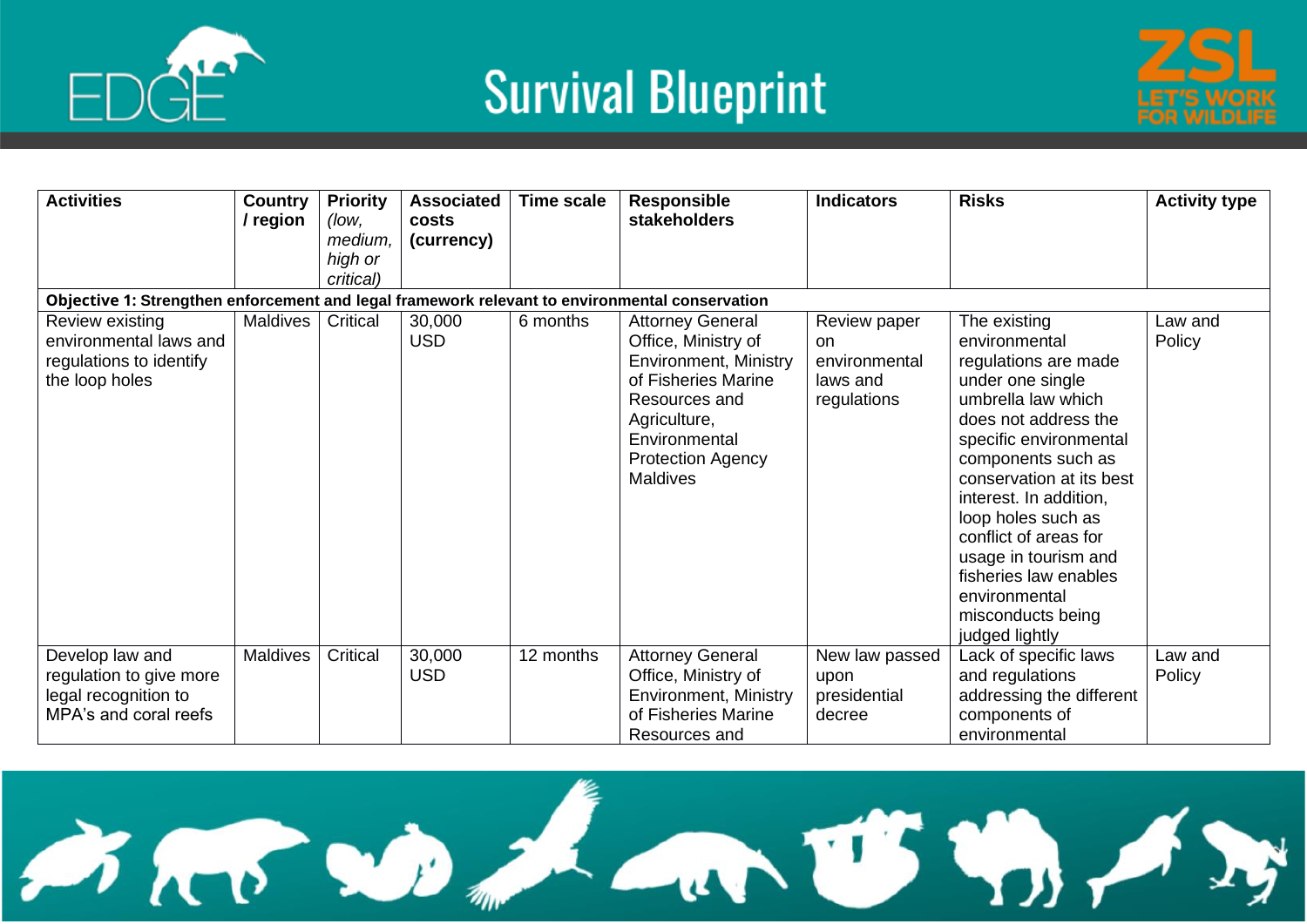



|                                                                                                      |                 |          |                      |           | Agriculture,<br>Environmental<br><b>Protection Agency</b><br><b>Maldives</b>                                                                                                                                                                                                                                     |                                                                          | management meant<br>less priorities given in<br>environmental<br>misconducts in a legal<br>perspective                                                                                                                                                   |                        |
|------------------------------------------------------------------------------------------------------|-----------------|----------|----------------------|-----------|------------------------------------------------------------------------------------------------------------------------------------------------------------------------------------------------------------------------------------------------------------------------------------------------------------------|--------------------------------------------------------------------------|----------------------------------------------------------------------------------------------------------------------------------------------------------------------------------------------------------------------------------------------------------|------------------------|
| Introduction of more<br>marine rangers for<br>compliance                                             | <b>Maldives</b> | Critical | 60,000<br><b>USD</b> | 18 months | Ministry of<br>Environment,<br>Environmental<br><b>Protection Agency</b><br><b>Maldives</b>                                                                                                                                                                                                                      | Trained rangers<br>for each region<br>of the Maldives                    | With Maldives reefs<br>being remote, it is<br>challenging for the<br>enforcement authorities<br>in the central<br>government to properly<br>monitor the reefs in the<br><b>Maldives</b>                                                                  | Law and<br>Enforcement |
| Compliance regulations<br>developed with rangers<br>given the legal authority<br>to charge offenders | Maldives        | Critical | 25,000<br><b>USD</b> | 12 months | <b>Attorney General</b><br>Office, Ministry of<br><b>Environment, Ministry</b><br>of Fisheries Marine<br>Resources and<br>Agriculture,<br>Environmental<br><b>Protection Agency</b><br>Maldives, Ministry of<br>Home Affairs,<br><b>Maldives Police</b><br>Service, Maldives<br><b>National Defence</b><br>Force | Rangers<br>implementing<br>penalties for<br>environmental<br>misconducts | The existing rangers<br>have to report to EPA<br>and which is then upon<br>approval is contacted<br>to Police service. There<br>is no formal compliance<br>management<br>framework in the<br>Maldives to report<br>misconducts and<br>incident reporting | Law and<br>Enforcement |
| Economic Valuation of<br>Coral reefs (with a                                                         | <b>Maldives</b> | Critical | 40,000<br><b>USD</b> | 6 months  | Ministry of<br>Environment,                                                                                                                                                                                                                                                                                      | A penalty<br>attained for                                                | Lack of an economical<br>value of coral reefs                                                                                                                                                                                                            | Law and<br>Enforcement |

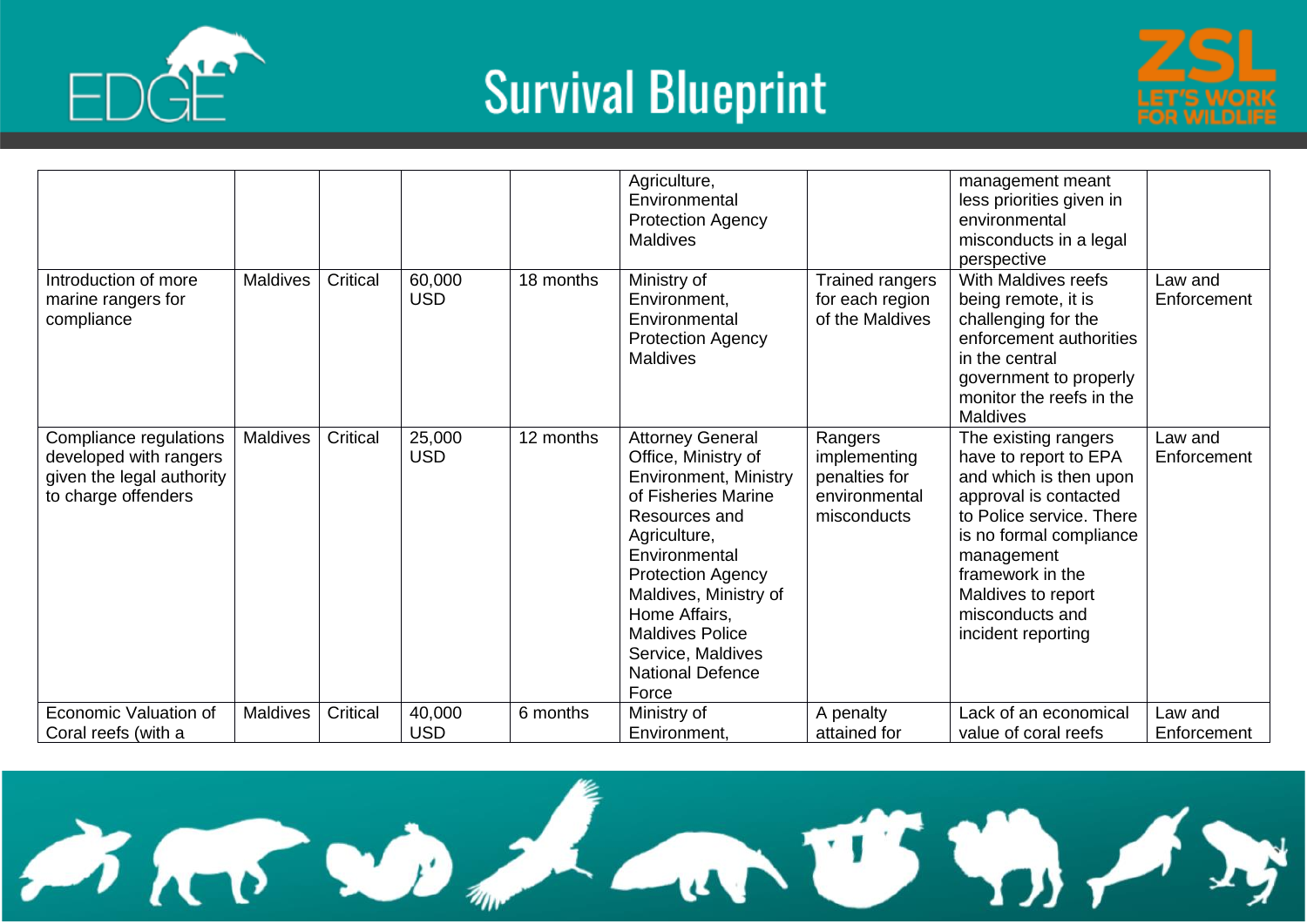



| specific recognition to<br>(Elephant skin coral) in<br>order to attain a penalty<br>fee for any offense<br>related to coral reefs |                 |          |                      |                                                                       | Environmental<br><b>Protection Agency</b><br>Maldives, Ministry of<br><b>Fisheries Marine</b><br>Resources and<br>Agriculture, NGO's,<br><b>Attorney General</b><br>Office, Ministry of<br>Economic<br>Development                                                                    | shipwreck<br>incidents in<br>coral reef<br>habitats, import,<br>export and<br>removal of<br>corals from the<br>habitats, sale<br>and aesthetic<br>usage of corals,<br>destructive<br>actions on coral<br>reef habitats | have hindered the<br>possibility of charging a<br>value-worth penalty<br>towards environmental<br>offense. Through this<br>research, incidents<br>such as shipwrecks on<br>reefs can be accounted<br>with a proper value to<br>those hold responsible       |                              |
|-----------------------------------------------------------------------------------------------------------------------------------|-----------------|----------|----------------------|-----------------------------------------------------------------------|---------------------------------------------------------------------------------------------------------------------------------------------------------------------------------------------------------------------------------------------------------------------------------------|------------------------------------------------------------------------------------------------------------------------------------------------------------------------------------------------------------------------|-------------------------------------------------------------------------------------------------------------------------------------------------------------------------------------------------------------------------------------------------------------|------------------------------|
| Objective 2: Increase the capacity of stakeholders to monitor and manage coral reefs                                              |                 |          |                      |                                                                       |                                                                                                                                                                                                                                                                                       |                                                                                                                                                                                                                        |                                                                                                                                                                                                                                                             |                              |
| Integrate the coral reef<br>monitoring training<br>programs in the<br>national vocational<br>training programs                    | Maldives        | Critical | 25,000<br><b>USD</b> | 12 months<br>for<br>inception,<br>afterward<br>an annual<br>programme | Ministry of<br>Environment,<br>Environmental<br><b>Protection Agency</b><br>Maldives, Ministry of<br><b>Fisheries Marine</b><br>Resources and<br>Agriculture, Marine<br><b>Research Centre</b><br>Maldives, Ministry of<br>Education, National<br>Institute for Education,<br>Schools | Coral reef<br>training taught<br>as a module<br>under the<br>national<br>vocational<br>program                                                                                                                         | More youths will be<br>engaged in the coral<br>reef monitoring. At the<br>moment more, youth<br>seems to be interested<br>engaging within<br>conservation activities<br>but a lack of platform to<br>be trained seems to<br>discourage these<br>individuals | Capacity-<br><b>Building</b> |
| Regular training for                                                                                                              | <b>Maldives</b> | High     | 50,000               | Annual                                                                | Marine Research                                                                                                                                                                                                                                                                       | Annual reef                                                                                                                                                                                                            | Coral reef monitoring in                                                                                                                                                                                                                                    | Capacity-                    |
| resort marine                                                                                                                     |                 |          | <b>USD</b>           |                                                                       | Centre Maldives,                                                                                                                                                                                                                                                                      | monitoring and                                                                                                                                                                                                         | the Maldives will be                                                                                                                                                                                                                                        | <b>Building</b>              |

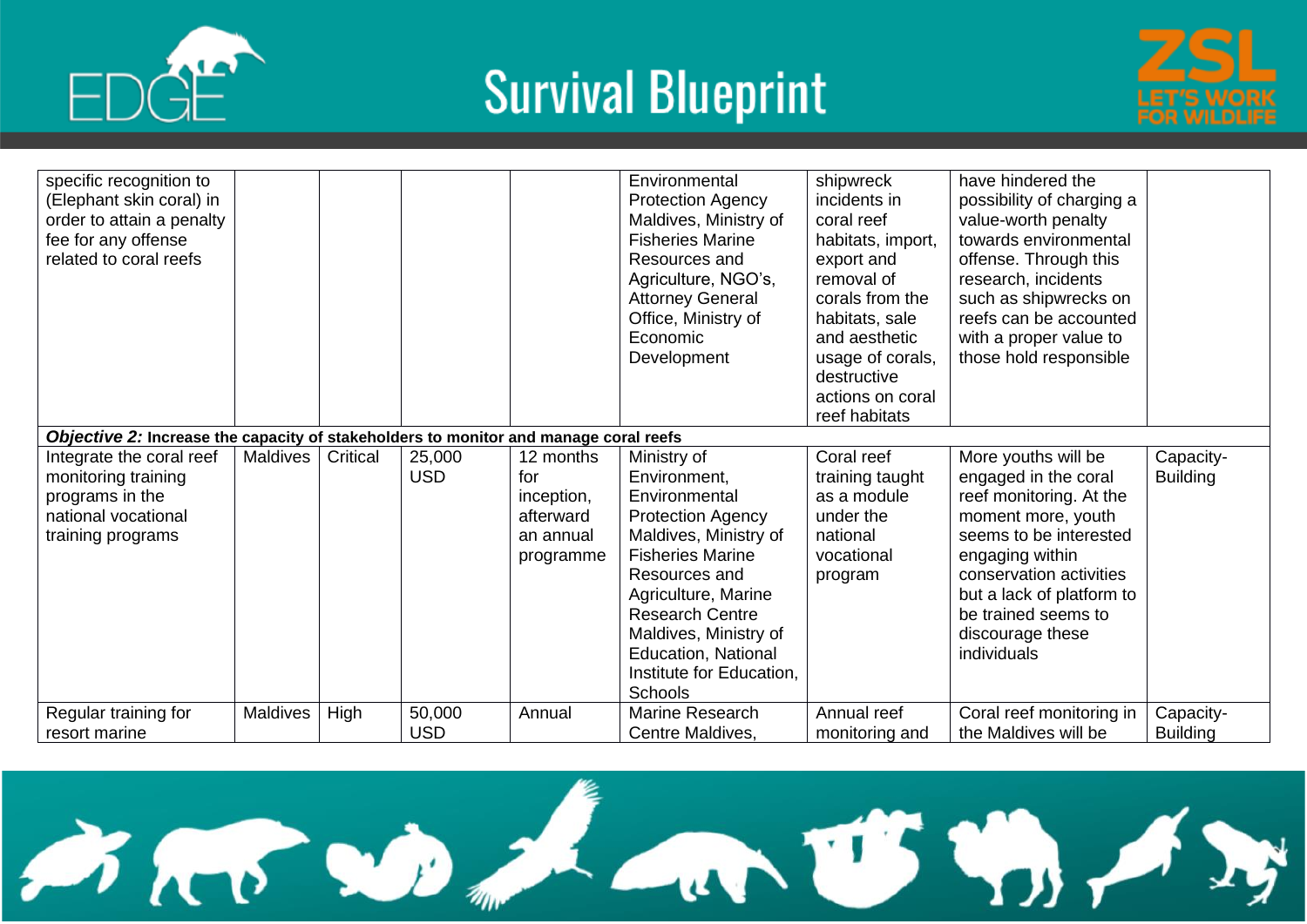



| biologists, local NGO's<br>and other relevant<br>stakeholders on coral<br>reef monitoring and<br>management |                 |      |                      |           | Ministry of Fisheries<br><b>Marine Resources</b><br>and Agriculture,<br>Ministry of<br>Environment,<br>Environmental<br><b>Protection Agency</b><br>Maldives,<br>Resorts, NGO's                                                                                                           | management<br>program                                             | more streamlined with<br>stakeholders adopting<br>one common method<br>for data collection<br>which will be run under<br>a single common<br>umbrella                                                   |                                 |
|-------------------------------------------------------------------------------------------------------------|-----------------|------|----------------------|-----------|-------------------------------------------------------------------------------------------------------------------------------------------------------------------------------------------------------------------------------------------------------------------------------------------|-------------------------------------------------------------------|--------------------------------------------------------------------------------------------------------------------------------------------------------------------------------------------------------|---------------------------------|
| Coral reef management<br>leadership program for<br>MPs, local councillors                                   | Maldives        | High | 15,000<br><b>USD</b> | Annual    | <b>Marine Research</b><br>Centre Maldives,<br>Ministry of Fisheries<br><b>Marine Resources</b><br>and Agriculture,<br>Ministry of<br>Environment,<br>Environmental<br><b>Protection Agency</b><br>Maldives, Ministry of<br>Housing, Local<br>Government<br>Authority, People's<br>Majilis | Annual coral<br>reef<br>management<br>leadership<br>program       | Decision makers such<br>as MP's and Local<br>councillors will be<br>made aware on the<br>coral reef importance<br>and best management<br>practises in order for<br>them to make informed<br>decisions. | Capacity-<br><b>Building</b>    |
| Objective 3: Improve and maintain access to coral reef science for policy development and decision making   |                 |      |                      |           |                                                                                                                                                                                                                                                                                           |                                                                   |                                                                                                                                                                                                        |                                 |
| Foster and encourage<br>scientific studies on the<br>effectiveness of MPA in<br>habitat management          | <b>Maldives</b> | High | 60,000<br><b>USD</b> | 60 months | Marine Research<br>Centre Maldives,<br>Ministry of Fisheries<br><b>Marine Resources</b><br>and Agriculture,                                                                                                                                                                               | Scientific<br>meetings on<br>habitat<br>management<br>and species | At present there is lack<br>of scientific studies<br>carried out in relevant<br>to protected areas in<br>the Maldives. Very few                                                                        | Management<br>and<br>Assessment |

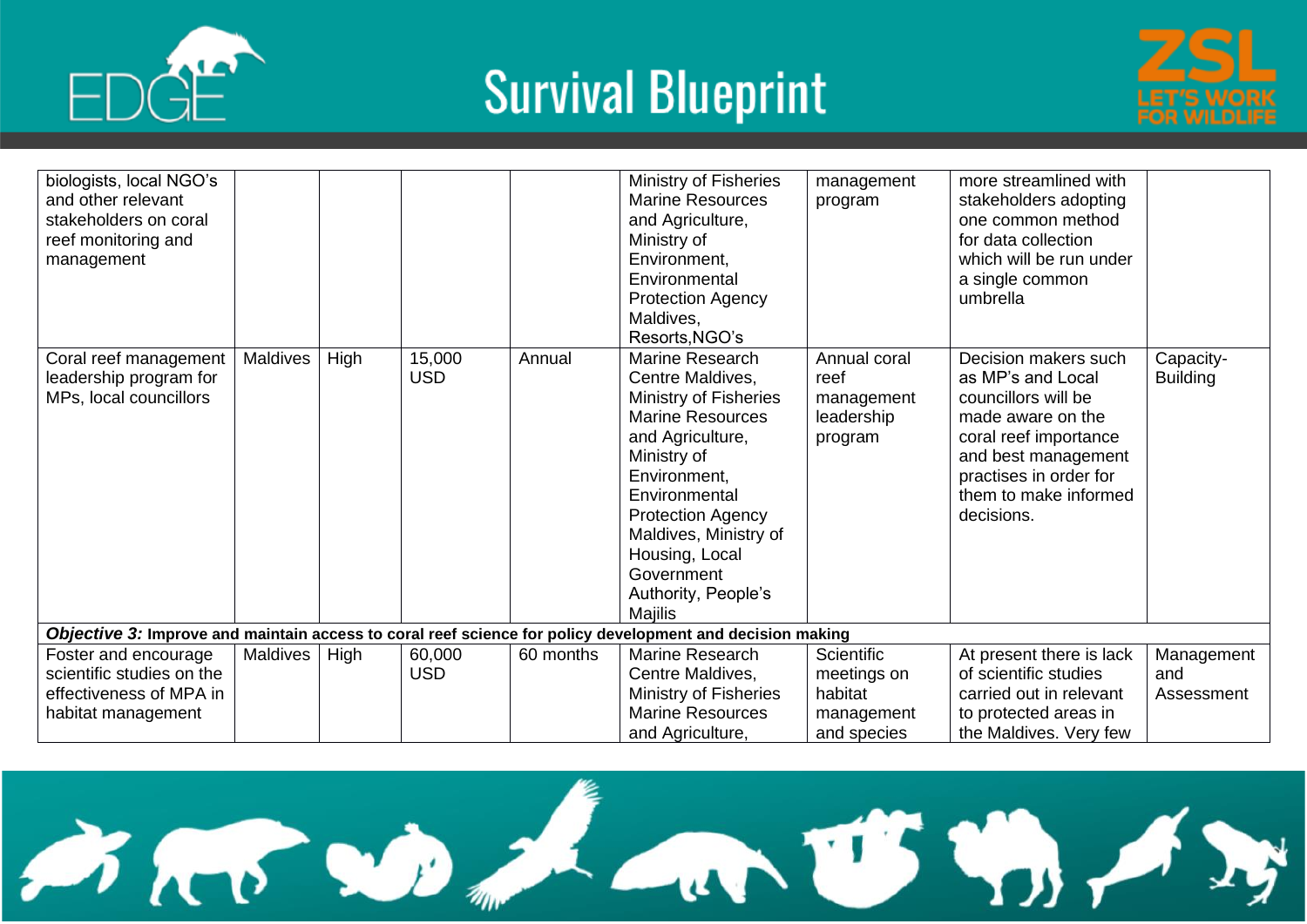





| and species<br>conservation                                                                                                              |                 |      |                      |          | Ministry of<br>Environment,<br>Environmental<br>Protection Agency,<br><b>Maldives National</b><br>University, Ministry of<br>Education                                                                                         | conservation,<br>technical<br>reports,<br>scientific<br>expeditions                                                                                   | areas are in place with<br>management plans,<br>however in these areas<br>also there has been<br>lack of studies which<br>documents the<br>effectiveness of<br>conservation and its<br>benefit. Hence with<br>lack of MPA science, it<br>has sometimes proven<br>difficult to justify the<br>actions of conservation<br>to the norms and<br>political masters |                                                  |
|------------------------------------------------------------------------------------------------------------------------------------------|-----------------|------|----------------------|----------|--------------------------------------------------------------------------------------------------------------------------------------------------------------------------------------------------------------------------------|-------------------------------------------------------------------------------------------------------------------------------------------------------|---------------------------------------------------------------------------------------------------------------------------------------------------------------------------------------------------------------------------------------------------------------------------------------------------------------------------------------------------------------|--------------------------------------------------|
| Include a specific data<br>collection protocol for<br>Elephant skin coral and<br>EDGE coral species in<br>the national coral<br>database | <b>Maldives</b> | High | 45,000<br><b>USD</b> | 6 months | Marine Research<br>Centre Maldives,<br>Ministry of Fisheries<br><b>Marine Resources</b><br>and Agriculture,<br>Ministry of<br>Environment,<br>Environmental<br>Protection Agency,<br>Resorts, NGO's, EIA<br>consultation firms | Database with<br>distribution and<br>composition<br>patterns for<br>Elephant skin<br>coral and EDGE<br>coral species<br>across the<br><b>Maldives</b> | There is an existing<br>database which have<br>protocols to collect<br>coral and reef habitat<br>data. This database is<br>used by resort marine<br>biologists, EIA<br>consultants, technical<br>staffs of relevant<br>authorities and other<br>interested individuals.<br>Including a separate<br>protocol to collect data<br>on EDGE coral species          | Conservation,<br>Management<br>and<br>Assessment |

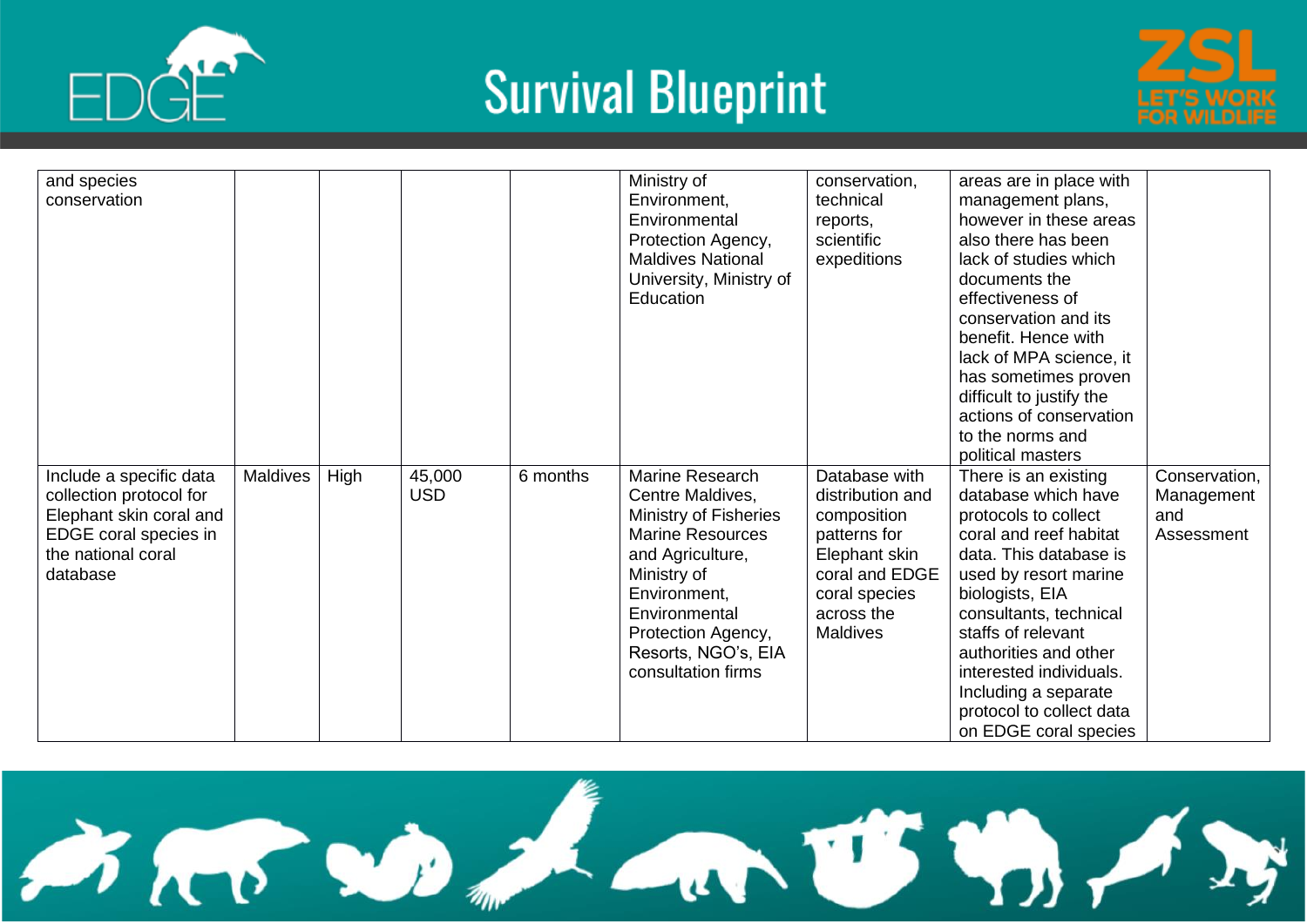





|                                                                                                                                               | <b>Maldives</b> |      | 50,000     | 48 months | Marine Research                                                                                                                                                                                                    |                                                                                                                                        | in this platform could<br>assist in tracking the<br>status of these species<br>in the country<br>Coastal infrastructure                                                                                                                                                                                                                                                                                                                                                                                                         | Science,                                         |
|-----------------------------------------------------------------------------------------------------------------------------------------------|-----------------|------|------------|-----------|--------------------------------------------------------------------------------------------------------------------------------------------------------------------------------------------------------------------|----------------------------------------------------------------------------------------------------------------------------------------|---------------------------------------------------------------------------------------------------------------------------------------------------------------------------------------------------------------------------------------------------------------------------------------------------------------------------------------------------------------------------------------------------------------------------------------------------------------------------------------------------------------------------------|--------------------------------------------------|
| Understanding the<br>temporal and<br>morphological patterns<br>in Elephant skin coral<br>and other EDGE coral<br>species dominant<br>habitats |                 | High | <b>USD</b> |           | Centre Maldives,<br><b>Ministry of Fisheries</b><br><b>Marine Resources</b><br>and Agriculture,<br>Ministry of<br>Environment,<br>Environmental<br>Protection Agency,<br>Resorts, NGO's, EIA<br>consultation firms | Temporal<br>patterns and<br>other<br>morphological<br>changes<br>documented in<br><b>EDGE</b> coral<br>species<br>dominant<br>habitats | development is on the<br>boom within the<br>country, with more<br>demands for harbours,<br>jetties, airport and<br>resorts. As such, reef<br>habitats which are not<br>protected under<br>regulation gets either<br>reclaimed or is effected<br>due to sedimentation.<br>Documenting the<br>effects of<br>morphological and<br>anthropological<br>changes and temporal<br>changes to the reef<br>habitats can be used<br>as evidence to tailor<br>the national<br>development policies in<br>best of coral reef<br>conservation | Management,<br>Conservation<br>and<br>Assessment |

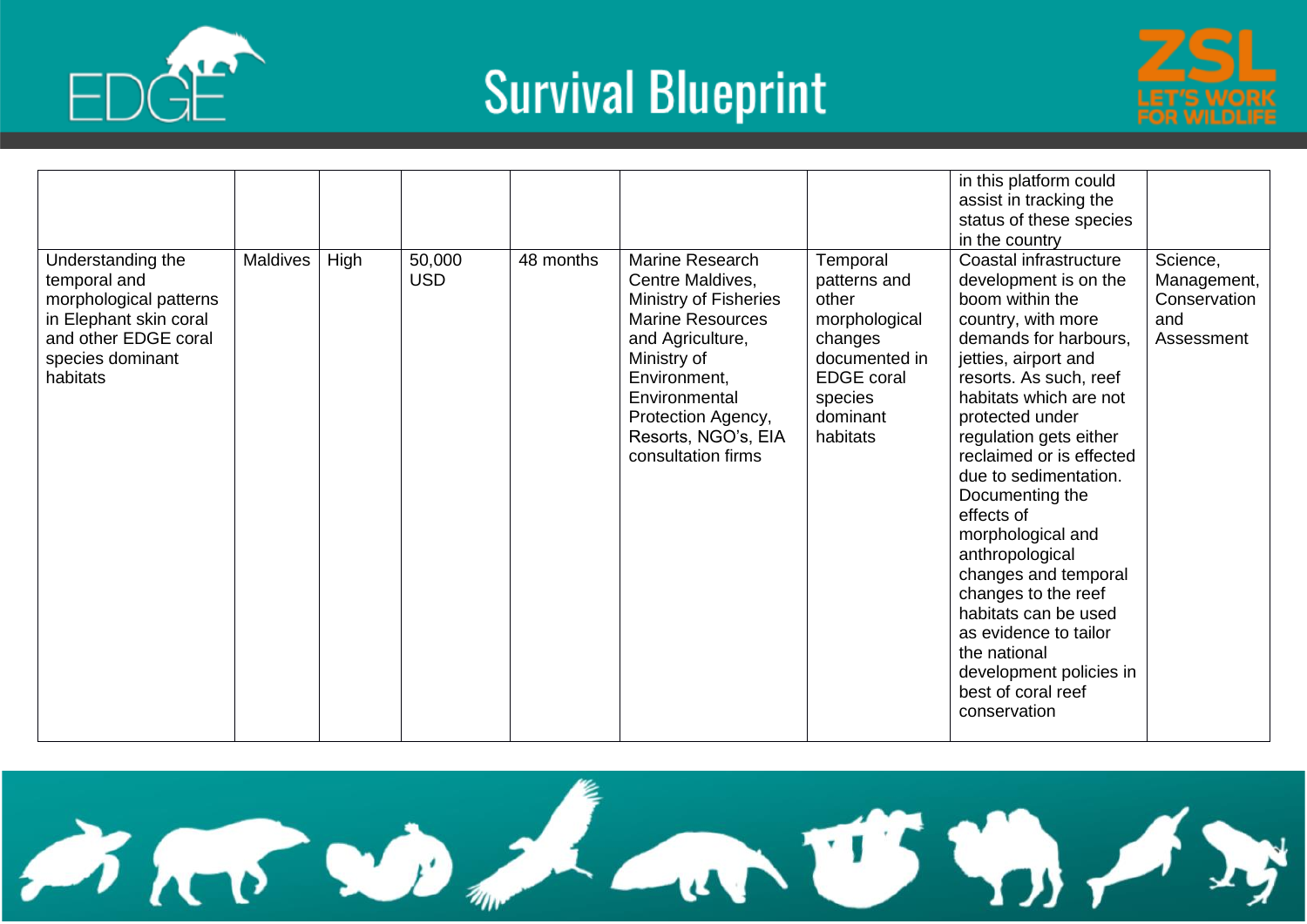





| Objective 4: Increase awareness about coral reef science and conservation                                                      |                 |          |                      |           |                                                                                                                                                                                                                                                                                                                                                      |                                                                                                                      |                                                                                                                                                                                         |                                               |  |
|--------------------------------------------------------------------------------------------------------------------------------|-----------------|----------|----------------------|-----------|------------------------------------------------------------------------------------------------------------------------------------------------------------------------------------------------------------------------------------------------------------------------------------------------------------------------------------------------------|----------------------------------------------------------------------------------------------------------------------|-----------------------------------------------------------------------------------------------------------------------------------------------------------------------------------------|-----------------------------------------------|--|
| Include coral reef<br>science and<br>management as a<br>separate module for<br>Tertiary students in the<br>national curriculum | Maldives        | Critical | 30,000<br><b>USD</b> | 12 months | Marine Research<br>Centre Maldives,<br>Ministry of Fisheries<br><b>Marine Resources</b><br>and Agriculture,<br>Ministry of<br>Environment,<br>Environmental<br>Protection Agency,<br>Ministry of Education,<br>National Institue for<br>Education                                                                                                    | Coral reef<br>science and<br>management<br>taught as<br>separate<br>module in<br>tertiary schools<br>in the Maldives | More students will be<br>engaged in marine<br>science hence more<br>individuals working in<br>the field of<br>conservation and<br>environmental science                                 | Awareness<br>and<br>Education                 |  |
| Media campaign to<br>foster the knowledge of<br>coral reef and its<br>importance (kids,<br>adults)                             | <b>Maldives</b> | Critical | 40,000<br><b>USD</b> | Annual    | Marine Research<br>Centre Maldives,<br>Ministry of Fisheries<br><b>Marine Resources</b><br>and Agriculture,<br>Ministry of<br>Environment,<br>Environmental<br>Protection Agency,<br>Ministry of Education,<br><b>Maldives Media</b><br>Council, Public<br>Service Media, Other<br>TV and Radio<br>Channels, Local<br><b>Artists and Celebrities</b> | Programs,<br>animated<br>cartoons and<br>documentaries<br>on coral reef<br>and its<br>importance                     | Kids, youths, adults will<br>be made aware on the<br>corals and its<br>importance and their<br>status. More interested<br>individuals will be<br>engaged in<br>conservation activities. | Awareness<br>and<br>Information<br>Management |  |

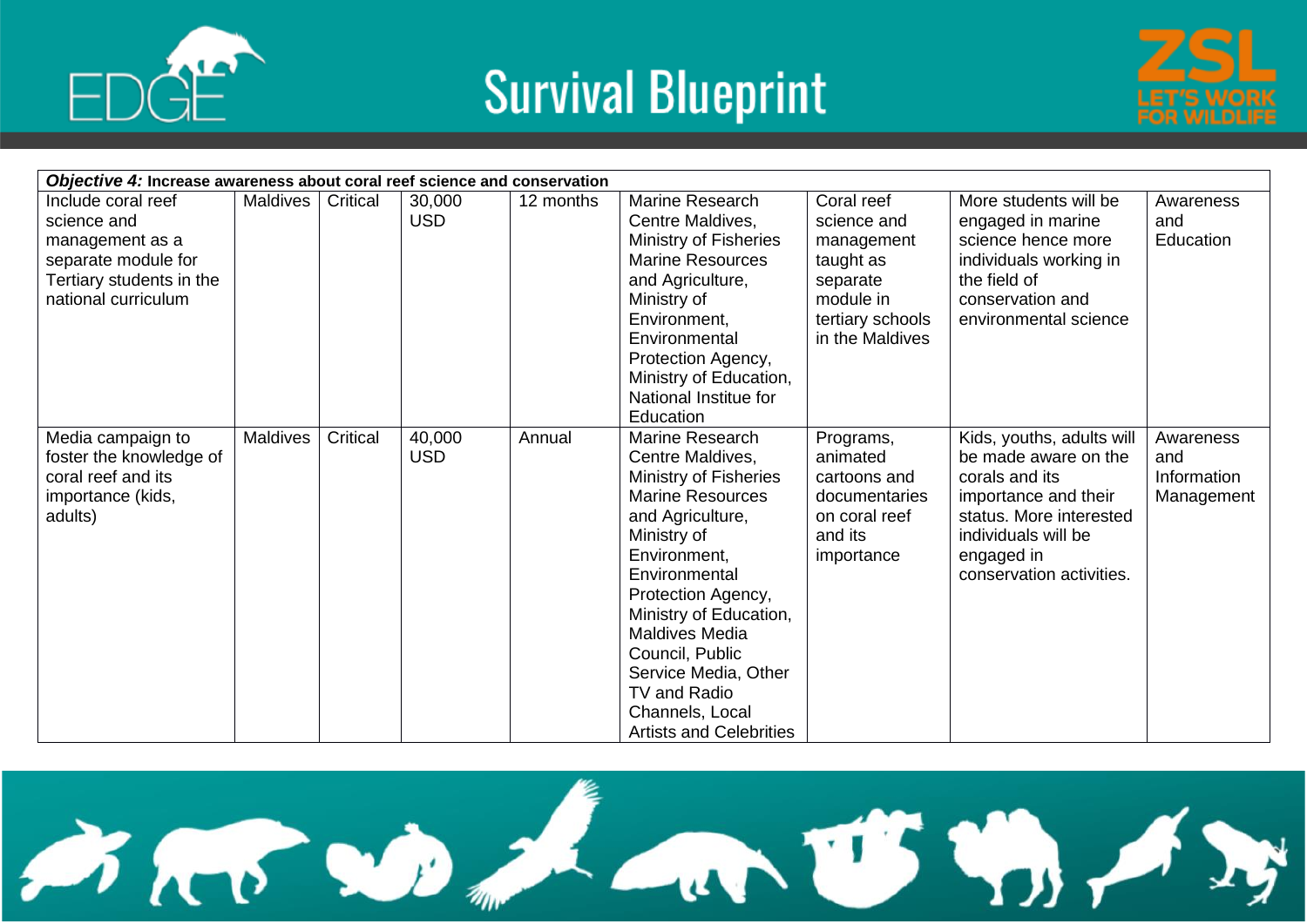





| "I have seen a coral | Maldives | High | 50,000     | Annual | Marine Research              | An underwater   | Citizens will be made      | Awareness |
|----------------------|----------|------|------------|--------|------------------------------|-----------------|----------------------------|-----------|
| reef": A nation-wide |          |      | <b>USD</b> |        | Centre Maldives,             | experience      | aware on the beautiful     |           |
| Awareness campaign   |          |      |            |        | <b>Ministry of Fisheries</b> | campaign run in | underwater habitats        |           |
| where each and every |          |      |            |        | <b>Marine Resources</b>      | each island of  | and its fragile status. In |           |
| citizen are given an |          |      |            |        | and Agriculture,             | the Maldives    | addition to this, such     |           |
| experience of        |          |      |            |        | Ministry of                  |                 | campaigns will teach       |           |
| underwater with      |          |      |            |        | Environment.                 |                 | the participants on        |           |
| snorkelling, diving  |          |      |            |        | Environmental                |                 | simple actions that can    |           |
|                      |          |      |            |        | Protection Agency,           |                 | be taken to save the       |           |
|                      |          |      |            |        | Ministry of Education,       |                 | ecosystems to which        |           |
|                      |          |      |            |        | <b>Maldives Media</b>        |                 | the community              |           |
|                      |          |      |            |        | Council, Public              |                 | depends on                 |           |
|                      |          |      |            |        | Service Media, Other         |                 |                            |           |
|                      |          |      |            |        | TV and Radio                 |                 |                            |           |
|                      |          |      |            |        | Channels, Local              |                 |                            |           |
|                      |          |      |            |        | Artists and                  |                 |                            |           |
|                      |          |      |            |        | Celebrities, Divers          |                 |                            |           |
|                      |          |      |            |        | Association of               |                 |                            |           |
|                      |          |      |            |        | Maldives, Resorts,           |                 |                            |           |
|                      |          |      |            |        | Liveaboard                   |                 |                            |           |
|                      |          |      |            |        | Association                  |                 |                            |           |